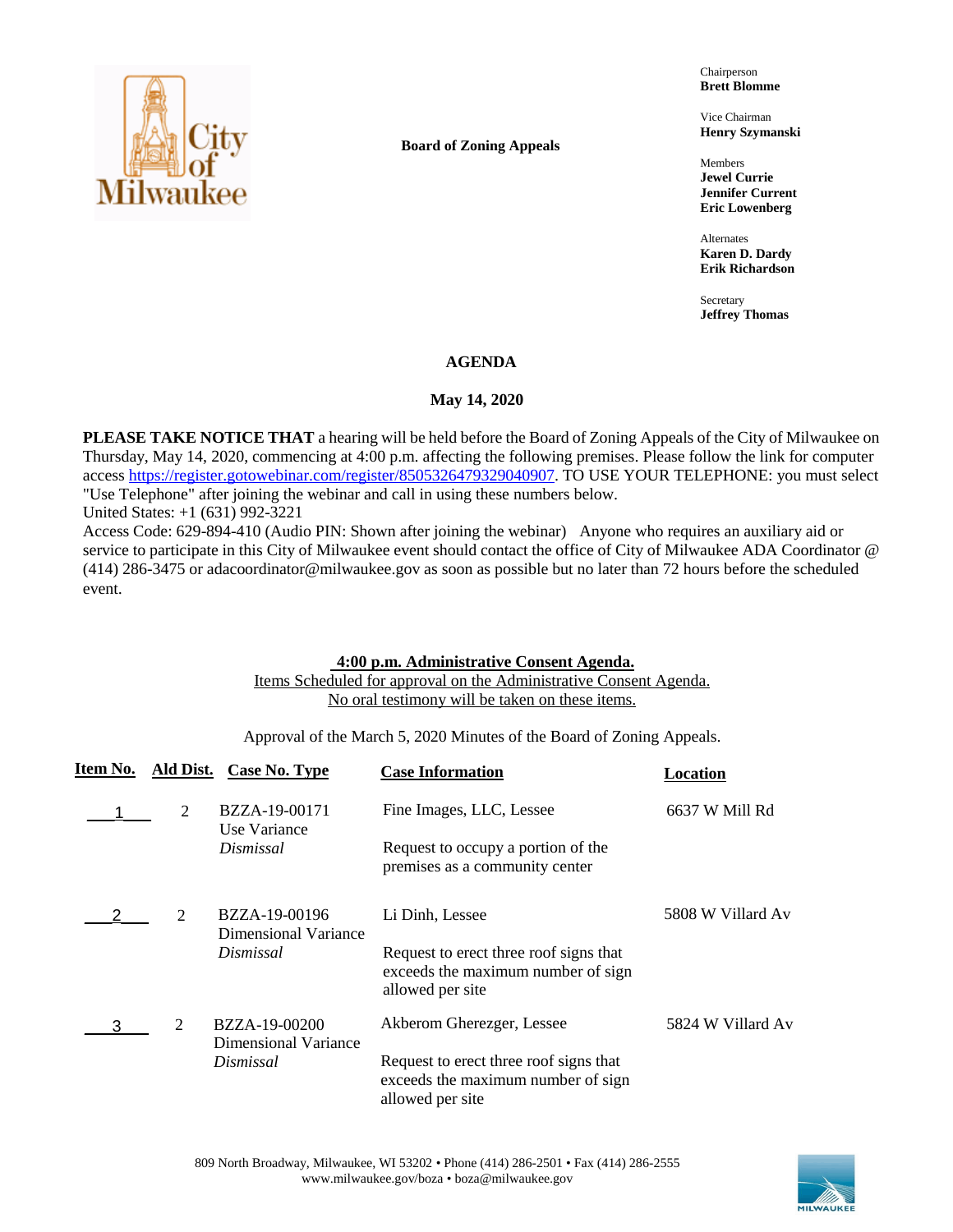|                    | Board of Zoning Appeals, Hearing on Thursday, May 14, 2020 |                                                           |                                                                                                                                                                              |                       |  |  |
|--------------------|------------------------------------------------------------|-----------------------------------------------------------|------------------------------------------------------------------------------------------------------------------------------------------------------------------------------|-----------------------|--|--|
| Item No. Ald Dist. |                                                            | <b>Case No. Type</b>                                      | <b>Case Information</b>                                                                                                                                                      | <b>Location</b>       |  |  |
|                    |                                                            |                                                           | 4:00 p.m. Administrative Consent Agenda (continued)<br>Items Scheduled for approval on the Administrative Consent Agenda.<br>No oral testimony will be taken on these items. |                       |  |  |
| 4                  | 3                                                          | BZCM-20-00001<br><b>Extension of Time</b>                 | 1815 Arlington, LLC, Property Owner<br>Request for an extension of time to<br>comply with the conditions of case<br>#BZZA-19-00022                                           | 1813 N Arlington Pl   |  |  |
| 5                  | $\overline{4}$                                             | BZZA-19-00384<br>Special Use<br>Dismissal                 | Interstate Parking Co., LLC, Lessee<br>Request to occupy the premises as a<br>principal use parking lot                                                                      | 610 N 8Th St          |  |  |
| 6                  | 15                                                         | BZZA-20-00069<br><b>Dimensional Variance</b><br>Dismissal | Curative Care Network, Inc.,<br>Property Owner<br>Request to erect a projecting wall sign<br>that exceeds the maximum display area<br>allowed                                | 2607 W Fond Du Lac Av |  |  |

### **4:00 p.m. Consent Agenda.**

Items Scheduled for approval on the Consent Agenda.

No oral testimony will be taken on these items.

*If there are any objections to these approvals, please make them known to the Board office in writing at least 24 hours prior to the time of the hearing. If written objections to these approvals are received, the item will not be approved and will be held for a public hearing to allow additional testimony.*

 $7$  2

Special Use

BZZA-20-00068 Four Hearts Child Care Center, LLC, 7110 W Fond Du Lac Av Lessee

Request to continue occupying the premises as a day care center for 49 children per shift infant - 12 years of age, operating Monday - Sunday 6:00 a.m. - 6:00 p.m.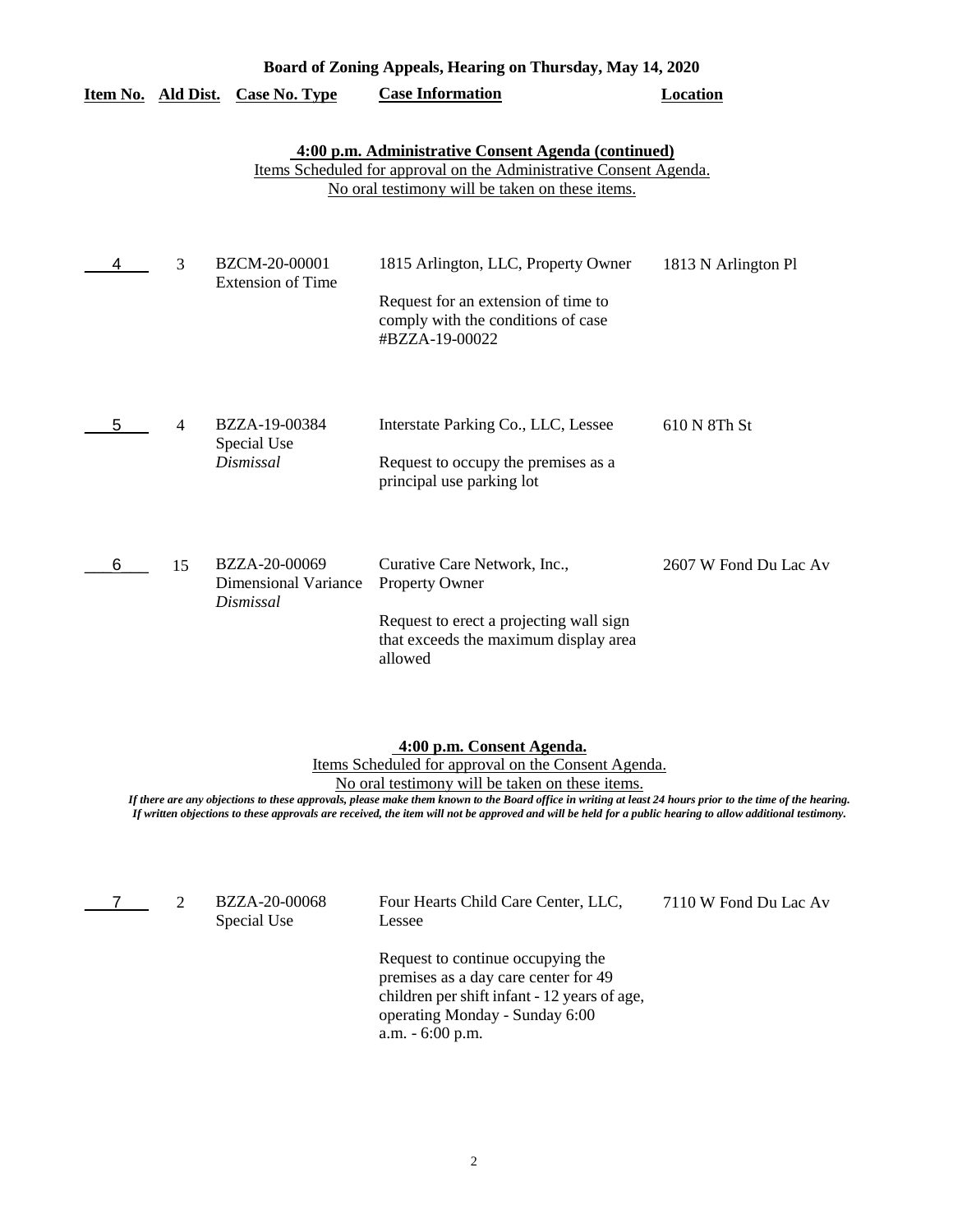|    |   |                              | 4:00 p.m. Consent Agenda (continued)<br>Items Scheduled for approval on the Consent Agenda.<br>No oral testimony will be taken on these items.<br>If there are any objections to these approvals, please make them known to the Board office in writing at least 24 hours prior to the time of the hearing.<br>If written objections to these approvals are received, the item will not be approved and will be held for a public hearing to allow additional testimony. |                                                    |
|----|---|------------------------------|--------------------------------------------------------------------------------------------------------------------------------------------------------------------------------------------------------------------------------------------------------------------------------------------------------------------------------------------------------------------------------------------------------------------------------------------------------------------------|----------------------------------------------------|
| 8  | 2 | BZZA-20-00009<br>Special Use | Ambitious Minds Learning Center,<br>Lessee                                                                                                                                                                                                                                                                                                                                                                                                                               | 8715 W Fond Du Lac Av<br>AKA 8717 W Fond Du Lac Av |
|    |   |                              | Request to occupy a portion of the<br>premises (units 8715 and 8717) as a day<br>care center for 55 children per shift<br>infant - 12 years of age, operating<br>Monday - Friday 24 hours and Saturday<br>5:00 a.m. - 7:00 p.m.                                                                                                                                                                                                                                          |                                                    |
| 9  | 2 | BZZA-20-00093<br>Special Use | Kajsiab Senior Center, Inc., Lessee<br>Request to continue occupying the<br>premises as an adult day care center for<br>50 clients, operating Monday - Friday<br>8:00 a.m. - 4:00 p.m.                                                                                                                                                                                                                                                                                   | 8421 W Villard Av                                  |
| 10 | 4 | BZZA-20-00081<br>Special Use | Haggero's Mall LLC, Property Owner<br>Request to occupy a portion of the<br>premises as a general office                                                                                                                                                                                                                                                                                                                                                                 | 275 W Wisconsin Av Suite 5                         |
| 11 | 4 | BZZA-20-00041<br>Special Use | Interstate Parking Company, LLC, Other 716 E Clybourn St<br>Request to continue occupying the<br>premises as a principal use parking<br>structure (this is a new operator)                                                                                                                                                                                                                                                                                               |                                                    |
| 12 | 4 | BZZA-20-00104<br>Special Use | Milwaukee School of Engineering,<br><b>Property Owner</b><br>Request to raze and add an addition to<br>the existing building and occupy the<br>premises as a dormitory                                                                                                                                                                                                                                                                                                   | 1121 N Milwaukee St                                |

# **Board of Zoning Appeals, Hearing on Thursday, May 14, 2020**

**Item No. Ald Dist. Case No. Type Case Information Location**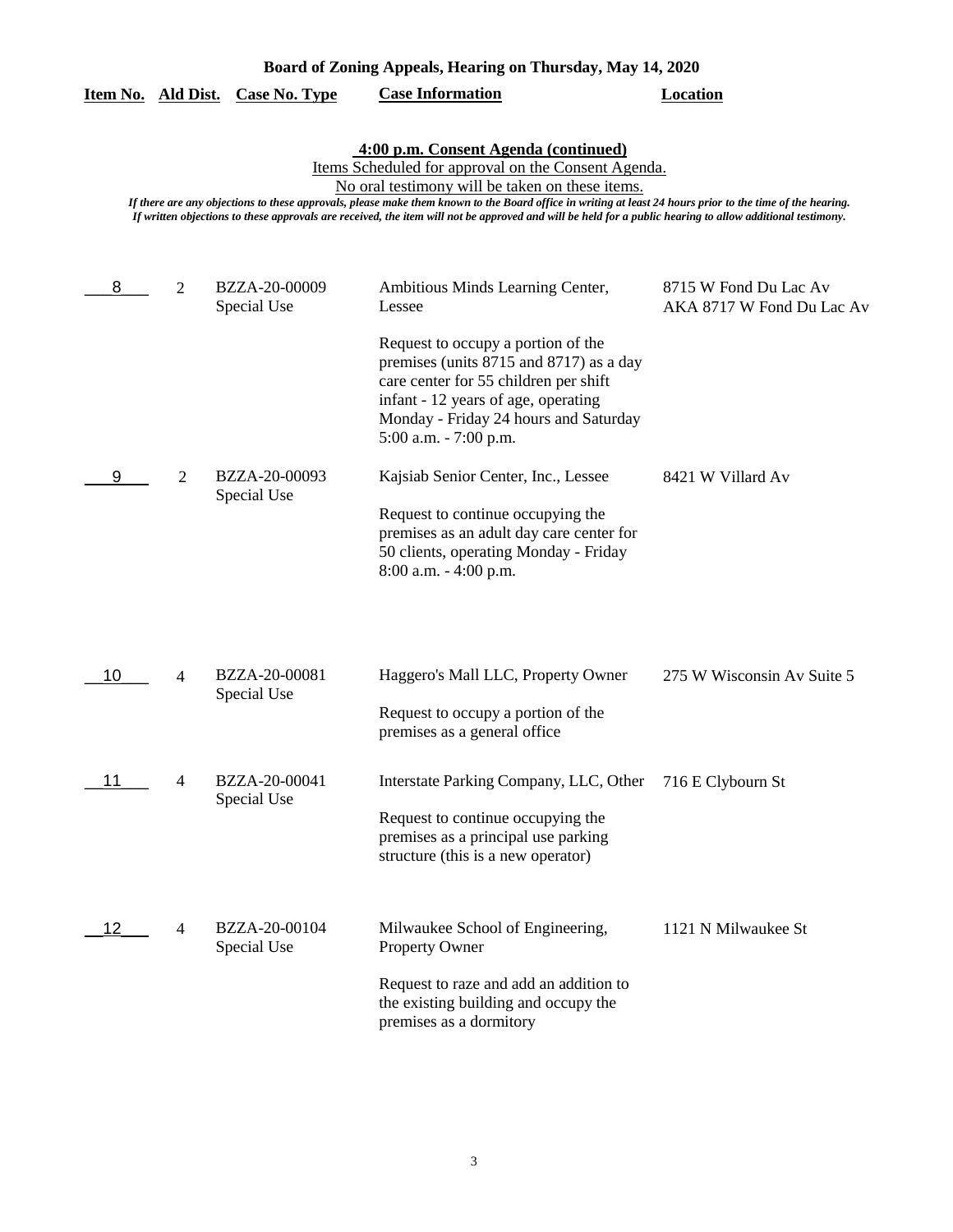|  | Board of Zoning Appeals, Hearing on Thursday, May 14, 2020 |  |  |
|--|------------------------------------------------------------|--|--|
|  |                                                            |  |  |

|  |  | Item No. Ald Dist. Case No. Type | <b>Case Information</b> | Location |
|--|--|----------------------------------|-------------------------|----------|
|--|--|----------------------------------|-------------------------|----------|

**4:00 p.m. Consent Agenda (continued)**

Items Scheduled for approval on the Consent Agenda.

No oral testimony will be taken on these items.

*If there are any objections to these approvals, please make them known to the Board office in writing at least 24 hours prior to the time of the hearing. If written objections to these approvals are received, the item will not be approved and will be held for a public hearing to allow additional testimony.*

| 13 | $\overline{4}$ | BZZA-20-00108<br>Special Use  | LaTrece Hughes DBA Janet's Kids,                                                                                                                                               | 3410 W Mc Kinley Bl |
|----|----------------|-------------------------------|--------------------------------------------------------------------------------------------------------------------------------------------------------------------------------|---------------------|
|    |                |                               | Request to continue occupying the<br>premises as a day care center for 39<br>children per shift infant - 12 years of age,<br>operating Monday - Friday 6:00<br>a.m. - midnight |                     |
| 14 | 5              | BZZA-20-00091<br>Special Use  | B & G Auto Service, LLC, Property<br>Owner                                                                                                                                     | 9105 W Hampton Av   |
|    |                |                               | Request to continue occupying the<br>premises as a light motor vehicle sales<br>and repair facility                                                                            |                     |
| 15 | 5              | BZZA-20-00099<br>Special Use  | Twinz Tech Auto, LLC, Lessee                                                                                                                                                   | 8436 W Lisbon Av    |
|    |                |                               | Request to continue occupying the<br>premises as a motor vehicle repair<br>facility                                                                                            |                     |
| 16 | 6              | BZZA-20-00074<br>Special Use, | ETD Bells, LLC/Pacific Bells, LLC,<br>Lessee                                                                                                                                   | 208 E Capitol Dr    |
|    |                | <b>Dimensional Variance</b>   | Request to construct a                                                                                                                                                         |                     |
|    |                |                               | fast-food/carry-out restaurant with a<br>drive-through that does not meet the<br>build-out requirement and exceeds the<br>maximum allowed number of parking<br>spaces          |                     |
| 17 | 7              | BZZA-20-00063<br>Special Use  | Atach'd to Tomorrow's Generation,<br>LLC, Lessee                                                                                                                               | 4760 N 42Nd St      |
|    |                |                               | Request to continue occupying the<br>premises as a community living<br>arrangement for 5 occupants                                                                             |                     |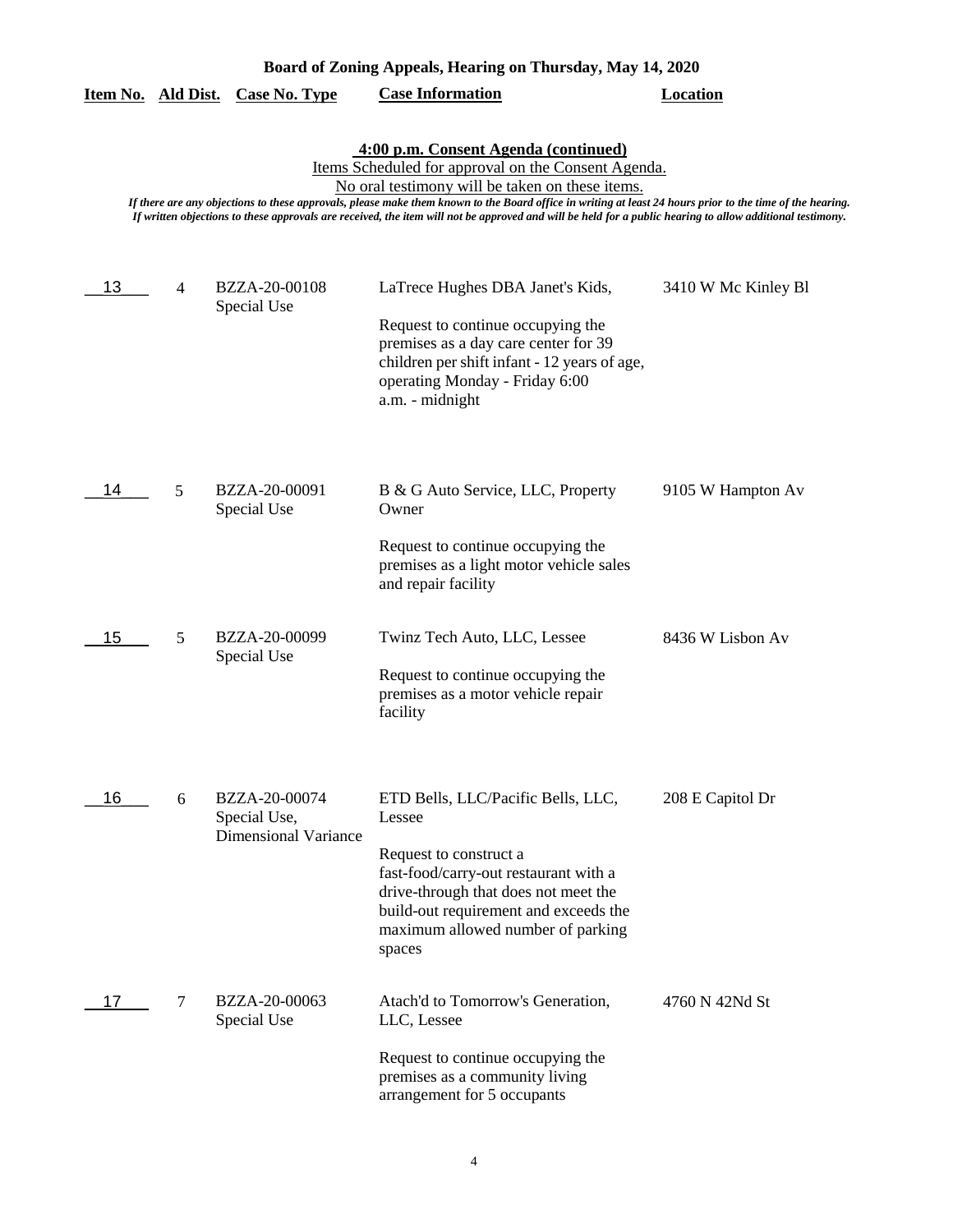| Board of Zoning Appeals, Hearing on Thursday, May 14, 2020                                                                                                                                                                                                                                                                                                                                                                                                               |   |                                                              |                                                                                                                                                                                                                                                                                                                                                                                       |                      |  |  |
|--------------------------------------------------------------------------------------------------------------------------------------------------------------------------------------------------------------------------------------------------------------------------------------------------------------------------------------------------------------------------------------------------------------------------------------------------------------------------|---|--------------------------------------------------------------|---------------------------------------------------------------------------------------------------------------------------------------------------------------------------------------------------------------------------------------------------------------------------------------------------------------------------------------------------------------------------------------|----------------------|--|--|
| Item No. Ald Dist.                                                                                                                                                                                                                                                                                                                                                                                                                                                       |   | <b>Case No. Type</b>                                         | <b>Case Information</b>                                                                                                                                                                                                                                                                                                                                                               | <b>Location</b>      |  |  |
| 4:00 p.m. Consent Agenda (continued)<br>Items Scheduled for approval on the Consent Agenda.<br>No oral testimony will be taken on these items.<br>If there are any objections to these approvals, please make them known to the Board office in writing at least 24 hours prior to the time of the hearing.<br>If written objections to these approvals are received, the item will not be approved and will be held for a public hearing to allow additional testimony. |   |                                                              |                                                                                                                                                                                                                                                                                                                                                                                       |                      |  |  |
| 18                                                                                                                                                                                                                                                                                                                                                                                                                                                                       | 7 | BZZA-20-00048<br>Special Use                                 | Helping Hands Daycare, LLC, Property<br>Owner<br>Request to continue occupying the<br>premises as a family day care home for 8<br>children per shift infant - 13 years of age,<br>operating Monday - Thursday for 24<br>hours and Friday 6:00 a.m. - 6:00 p.m.                                                                                                                        | 4644 N 53Rd St       |  |  |
| 19                                                                                                                                                                                                                                                                                                                                                                                                                                                                       | 8 | BZZA-20-00051<br>Special Use,<br><b>Dimensional Variance</b> | Mayaguez Auto Glass & Tire, LLC,<br><b>Property Owner</b><br>Request to continue occupying the<br>premises as a light motor vehicle repair<br>facility with a sign that exceeds the<br>maximum allowed area                                                                                                                                                                           | 3623 W National Av   |  |  |
| 20                                                                                                                                                                                                                                                                                                                                                                                                                                                                       | 8 | BZZA-20-00100<br>Special Use                                 | Dominican Sisters Corporation dba St.<br>Ann Rest Home, Property Owner<br>Request to continue occupying the<br>premises as a nursing home                                                                                                                                                                                                                                             | 2020 S Muskego Av    |  |  |
| 21                                                                                                                                                                                                                                                                                                                                                                                                                                                                       | 9 | BZZA-20-00055<br>Use Variance                                | Anne's Children House, LLC, Lessee<br>Request to increase the number of<br>children from 40 to 45 per shift, increase<br>the ages from infant to 5 years of age to<br>infant to 12 years of age, increase the<br>days of operation from Monday - Friday<br>to Monday - Saturday $6:00$ a.m. $-6:00$<br>p.m., and continue occupying a portion<br>of the premises as a day care center | 6910 W Brown Deer Rd |  |  |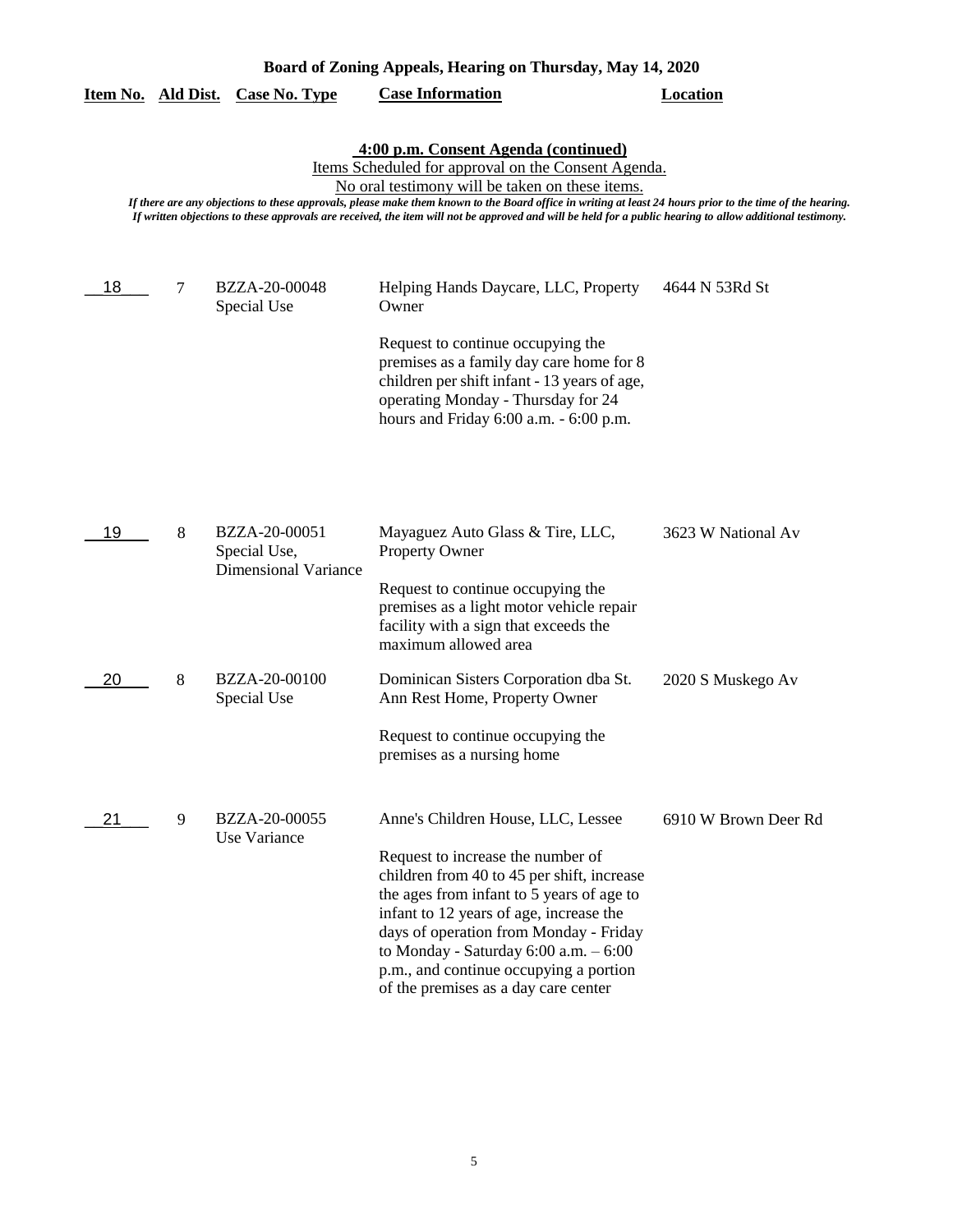| Board of Zoning Appeals, Hearing on Thursday, May 14, 2020 |    |                                              |                                                                                                                                                                                                                                                                                                                                                                                                                                                                          |                     |  |
|------------------------------------------------------------|----|----------------------------------------------|--------------------------------------------------------------------------------------------------------------------------------------------------------------------------------------------------------------------------------------------------------------------------------------------------------------------------------------------------------------------------------------------------------------------------------------------------------------------------|---------------------|--|
| Item No. Ald Dist.                                         |    | <b>Case No. Type</b>                         | <b>Case Information</b>                                                                                                                                                                                                                                                                                                                                                                                                                                                  | <b>Location</b>     |  |
|                                                            |    |                                              | 4:00 p.m. Consent Agenda (continued)<br>Items Scheduled for approval on the Consent Agenda.<br>No oral testimony will be taken on these items.<br>If there are any objections to these approvals, please make them known to the Board office in writing at least 24 hours prior to the time of the hearing.<br>If written objections to these approvals are received, the item will not be approved and will be held for a public hearing to allow additional testimony. |                     |  |
| 22                                                         | 9  | BZZA-20-00044<br>Use Variance                | MKSC Propety, LLC c/o Milwaukee<br>Kickers Soccer Club, Inc., Prospective<br><b>Buyer</b>                                                                                                                                                                                                                                                                                                                                                                                | 7003 W Good Hope Rd |  |
|                                                            |    |                                              | Request to occupy the premises as an<br>outdoor recreation facility                                                                                                                                                                                                                                                                                                                                                                                                      |                     |  |
| 23                                                         | 10 | BZZA-20-00053<br>Special Use                 | Milwaukee Brewers Baseball Club,<br>Lessee                                                                                                                                                                                                                                                                                                                                                                                                                               | 301 S 44Th St       |  |
|                                                            |    |                                              | Request to allow one wall sign that<br>exceeds the maximum allowed display<br>area and is not attached to a flat, opaque<br>surface and two free-standing signs that<br>exceed the maximum allowed display<br>area                                                                                                                                                                                                                                                       |                     |  |
| 24                                                         | 11 | BZZA-20-00080<br>Special Use                 | Infinity Pharmacy, LLC, Lessee                                                                                                                                                                                                                                                                                                                                                                                                                                           | 2700 S 60Th St      |  |
|                                                            |    |                                              | Request to continue occupying the<br>premises as a permitted general retail<br>establishment (pharmacy) with a<br>non-restaurant drive-through facility                                                                                                                                                                                                                                                                                                                  |                     |  |
| 25                                                         | 11 | BZZA-20-00090<br><b>Dimensional Variance</b> | Jeffery Welch, Property Owner<br>Request to allow a 6 ft. fence located<br>along a side street that does not meet the<br>minimum required set back                                                                                                                                                                                                                                                                                                                       | 3572 S 80Th St      |  |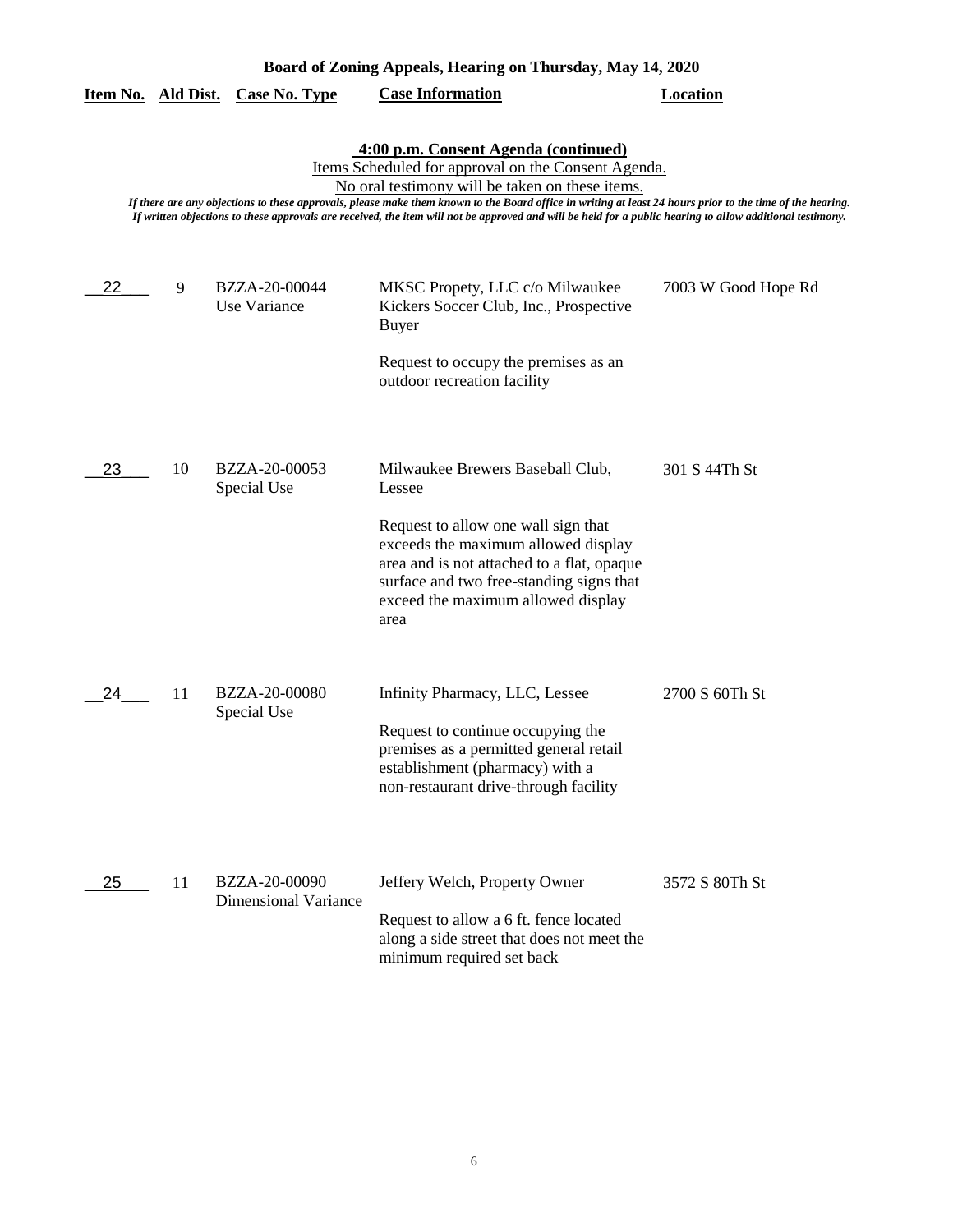| Board of Zoning Appeals, Hearing on Thursday, May 14, 2020 |  |  |  |
|------------------------------------------------------------|--|--|--|
|                                                            |  |  |  |

|  | Item No. Ald Dist. Case No. Type | <b>Case Information</b> | Location |
|--|----------------------------------|-------------------------|----------|
|  |                                  |                         |          |

**4:00 p.m. Consent Agenda (continued)**

Items Scheduled for approval on the Consent Agenda.

No oral testimony will be taken on these items.

*If there are any objections to these approvals, please make them known to the Board office in writing at least 24 hours prior to the time of the hearing. If written objections to these approvals are received, the item will not be approved and will be held for a public hearing to allow additional testimony.*

| 26 | 12 | BZZA-20-00057<br>Special Use                 | W & L Petroleum, LLC, Lessee                                                                                                                                                       | 1401 W Mitchell St |
|----|----|----------------------------------------------|------------------------------------------------------------------------------------------------------------------------------------------------------------------------------------|--------------------|
|    |    |                                              | Request to continue occupying the<br>premises as a motor vehicle filling<br>station and convenience store (this is a<br>new operator)                                              |                    |
| 27 | 12 | BZZA-20-00067<br>Special Use                 | Sanfelippo Auto Repair, Inc., Lessee<br>Request to continue occupying the<br>premises as a ground transportation<br>service and a light motor vehicle sales<br>and repair facility | 646 S 2Nd St       |
| 28 | 12 | BZZA-20-00046<br>Special Use                 | Wat Pathoummaphoutharam Lao<br><b>Buddist Temple, Corporation, Property</b><br>Owner<br>Request to occupy the premises as a<br>religious assembly hall                             | 1925 W National Av |
| 29 | 12 | BZZA-20-00085<br>Use Variance                | Iglesia Christian Rhema, Inc., Property<br>Owner<br>Request to continue occupying the<br>premises as a religious assembly hall<br>(this is a new operator)                         | 524 W Madison St   |
| 30 | 14 | BZZA-20-00098<br><b>Dimensional Variance</b> | 318 E Deer Place LLC, Property Owner<br>Request to raze an existing<br>non-conforming structure and construct<br>a garage that does not meet the minimum<br>required setback       | 318 E Deer Pl      |
| 31 | 14 | BZZA-20-00054<br>Special Use                 | 6 Petro Mart, LLC, Lessee<br>Request to continue occupying the<br>premises as a motor vehicle filling<br>station and convenience store                                             | 575 W Becher St    |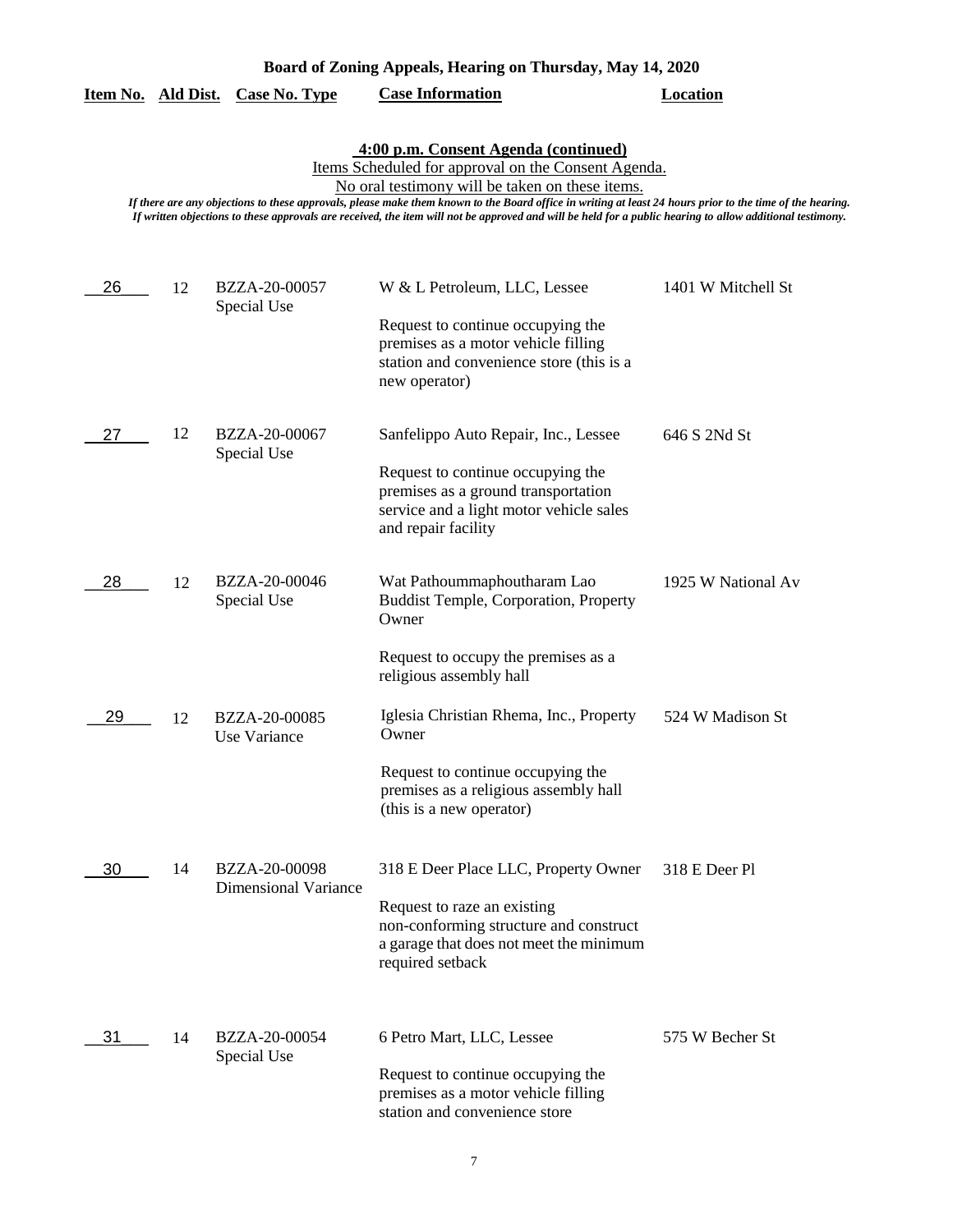| 4:00 p.m. Consent Agenda (continued)<br>Items Scheduled for approval on the Consent Agenda.<br>No oral testimony will be taken on these items.<br>If there are any objections to these approvals, please make them known to the Board office in writing at least 24 hours prior to the time of the hearing.<br>If written objections to these approvals are received, the item will not be approved and will be held for a public hearing to allow additional testimony. |    |                                              |                                                                                                                                                                                                                                                                      |                        |  |
|--------------------------------------------------------------------------------------------------------------------------------------------------------------------------------------------------------------------------------------------------------------------------------------------------------------------------------------------------------------------------------------------------------------------------------------------------------------------------|----|----------------------------------------------|----------------------------------------------------------------------------------------------------------------------------------------------------------------------------------------------------------------------------------------------------------------------|------------------------|--|
| 32                                                                                                                                                                                                                                                                                                                                                                                                                                                                       | 14 | BZZA-20-00056<br>Special Use                 | KK Petroleum, LLC, Lessee<br>Request to continue occupying the<br>premises as a motor vehicle filling                                                                                                                                                                | 2023 S Kinnickinnic Av |  |
| 33                                                                                                                                                                                                                                                                                                                                                                                                                                                                       | 14 | BZZA-20-00102<br><b>Dimensional Variance</b> | station, convenience store, and car wash<br>Brewery Credit Union, Lessee<br>Request to allow a wall sign that exceeds<br>the maximum allowed display area                                                                                                            | 2863 S Kinnickinnic Av |  |
| 34                                                                                                                                                                                                                                                                                                                                                                                                                                                                       | 15 | BZZA-20-00042<br>Special Use                 | Benetia Mills dba Imagine Me Wee<br>Little People Childcare, Lessee<br>Request to occupy the premises as a day<br>care center for 15 children per shift<br>infant - 13 years of age, operating                                                                       | 2710 N 15Th St         |  |
| 35                                                                                                                                                                                                                                                                                                                                                                                                                                                                       | 15 | BZZA-20-00064<br>Special Use                 | Monday - Friday 6:00 a.m. - midnight<br>Town Bank, Property Owner<br>Request to occupy a portion of the<br>premises as an assembly hall                                                                                                                              | 4720 W Lisbon Av       |  |
| 36                                                                                                                                                                                                                                                                                                                                                                                                                                                                       | 15 | BZZA-20-00047<br>Special Use                 | Emerging Scholars Learning Center,<br>LLC, Lessee<br>Request to continue occupying a portion<br>of the premises as a day care center for<br>30 children per shift 2 - 12 years of age,<br>operating Monday - Friday 6:00<br>a.m. - midnight (this is a new operator) | 1115 N 35Th St         |  |

# **Board of Zoning Appeals, Hearing on Thursday, May 14, 2020**

**Item No. Ald Dist. Case No. Type Case Information Location**